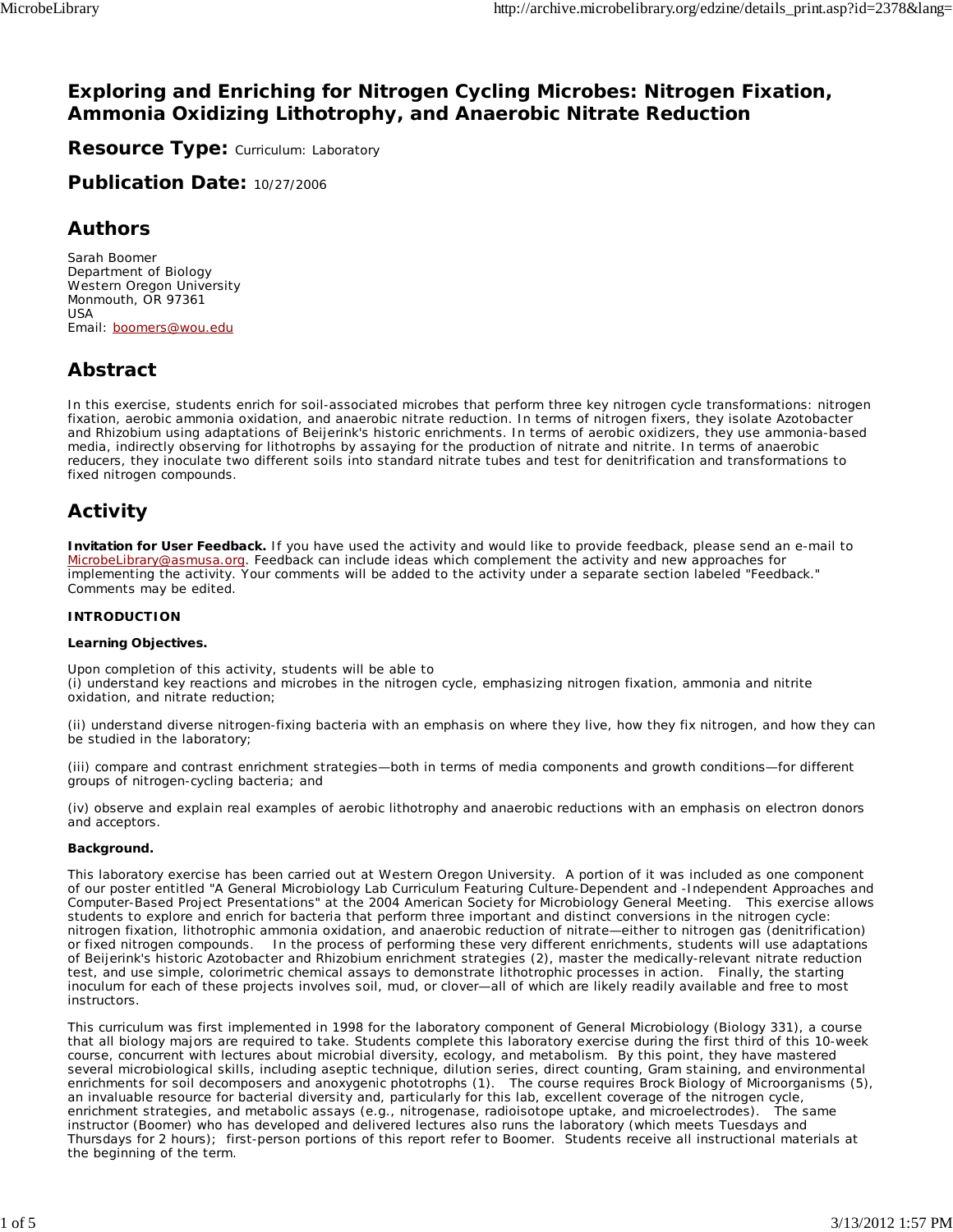### **PROCEDURE**

#### **Materials.**

This exercise should be run with students in teams of two to four individuals. Each team needs:

| Session One                     |                                                                                    |  |
|---------------------------------|------------------------------------------------------------------------------------|--|
|                                 | Clover plants with root nodules                                                    |  |
| <i>Rhizobium</i><br>lenrichment | 4 to 8 Rhizobium agar plates (Two per team member; recipe below)*                  |  |
|                                 | 1 antiseptic (e.g., 70% ethanol), 1 disinfectant (e.g., 10% household bleach)*     |  |
|                                 | 1 dropper bottle of sterile water                                                  |  |
|                                 | 2 to 4 empty petri dishes to provide sterile working surfaces                      |  |
|                                 | *For every additional antimicrobial tested, add two plates per team member.        |  |
|                                 | 100 ml of nitrogen-free Azotobacter liquid medium in a 250-ml flask (recipe below) |  |
| Azotobacter<br>lenrichment      | 2 g of dry nitrogen-poor soil                                                      |  |
|                                 | 1 sterile 50-ml beaker and collecting scoop for soil collection                    |  |
|                                 | Sterile weigh boat, spatula, and access to a scale                                 |  |
|                                 | 100 ml of ammonia oxidizer liquid medium in a 250-ml flask (recipe below)          |  |
| Ammonia and nitrite<br>oxidizer | 2 g of rich organic soil or mud                                                    |  |
|                                 | 1 sterile 50-ml beaker and collecting scoop for soil collection                    |  |
|                                 | Sterile weigh boat, spatula, and access to a scale                                 |  |
|                                 | Nitrate–nitrite test strips (Hach, catalog 2745425)                                |  |
|                                 | 1 sterile water blank for soil dilution (10 ml of sterile water in a test tube)    |  |
|                                 | Use leftover dry nitrogen-poor and organic soil samples collected above            |  |
| Nitrate reducers                | 1 sterile water blank for soil dilution (10 ml of sterile water in a test tube)    |  |
|                                 | 6 nitrate reduction tubes (standard test media, commercially available)            |  |

#### Recipes

|                                                                                                                                                                                                                                                                                                                                                                                                                                                                                                                                                                                                         | <i>Rhizobium</i> agar (1 liter)                                                                                                                                                                                                                                                                                                                                                                                                                                                                                                                                             |
|---------------------------------------------------------------------------------------------------------------------------------------------------------------------------------------------------------------------------------------------------------------------------------------------------------------------------------------------------------------------------------------------------------------------------------------------------------------------------------------------------------------------------------------------------------------------------------------------------------|-----------------------------------------------------------------------------------------------------------------------------------------------------------------------------------------------------------------------------------------------------------------------------------------------------------------------------------------------------------------------------------------------------------------------------------------------------------------------------------------------------------------------------------------------------------------------------|
| <i>Azotobacter</i> nitrogen-free medium (1 liter)<br>Solution A<br>$K_2HPO_4$ : 1.6 g<br>$KH_2PO_4$ : 0.4 g<br>Add distilled water to make 0.5 liter.<br>Solution B<br>MqSO <sub>4</sub> : 0.4 q<br>CaSO <sub>4</sub> : 0.2 g<br>FeSO <sub>4</sub> 7H <sub>2</sub> O: 0.006 g<br>$MoO_3: 0.002$ q<br>Sucrose: 10 g<br>Add distilled water to make 0.5 liter.<br>Aseptically combine 1A:1B after autoclaving; for plate<br>version, add 15 g of agar to solution B prior to autoclaving.<br>After autoclaving, media will contain some solid material that<br>should be swirled prior to pouring plates. | Mannitol: $10q$<br>Yeast extract: 1.0 g<br>MgSO <sub>4</sub> 7H <sub>2</sub> O: 0.2 g<br>NaCl: 0.2 g<br>$K_2HPO_4$ : 0.5 g<br>FeCl $_3: 0.005$ q<br>Agar: 15 g<br>Add distilled water to make 1 liter.<br>Ammonia oxidizer liquid medium (1 liter)<br>Na <sub>2</sub> HPO <sub>4</sub> : 13.5 g<br>KH <sub>2</sub> PO <sub>4</sub> : 0.7 q<br>MgSO <sub>4</sub> 7H <sub>2</sub> O: 0.1 g<br>NaHCO <sub>3</sub> : $0.5$ q<br>FeCl <sub>3</sub> $6H2O$ : 0.014 g<br>CaCl <sub>2</sub> 2H <sub>2</sub> O: 0.18 q<br>$NH_4SO_4$ : 0.5 g<br>Add distilled water to make 1 liter. |
|                                                                                                                                                                                                                                                                                                                                                                                                                                                                                                                                                                                                         |                                                                                                                                                                                                                                                                                                                                                                                                                                                                                                                                                                             |

All media should be refrigerated. Supplies can be made 4 to 6 weeks in advance. While bottles of liquid media, if handled aseptically, will last for several months (i.e., 2 to 3 class offerings), plates should be made fresh for each class.

Session Two and Follow-up

- 2 to 4 nitrogen-free *Azotobacter* agar plates (one per team member, see below)
- Nitrate–nitrite test strips (Hach, catalog 2745425)
- Nitrate reduction follow-up test reagents—reagents A and B, zinc dust powder

**Student Version.**

Appendix 1. Lab procedures Appendix 2. Nitrogen cycle assignment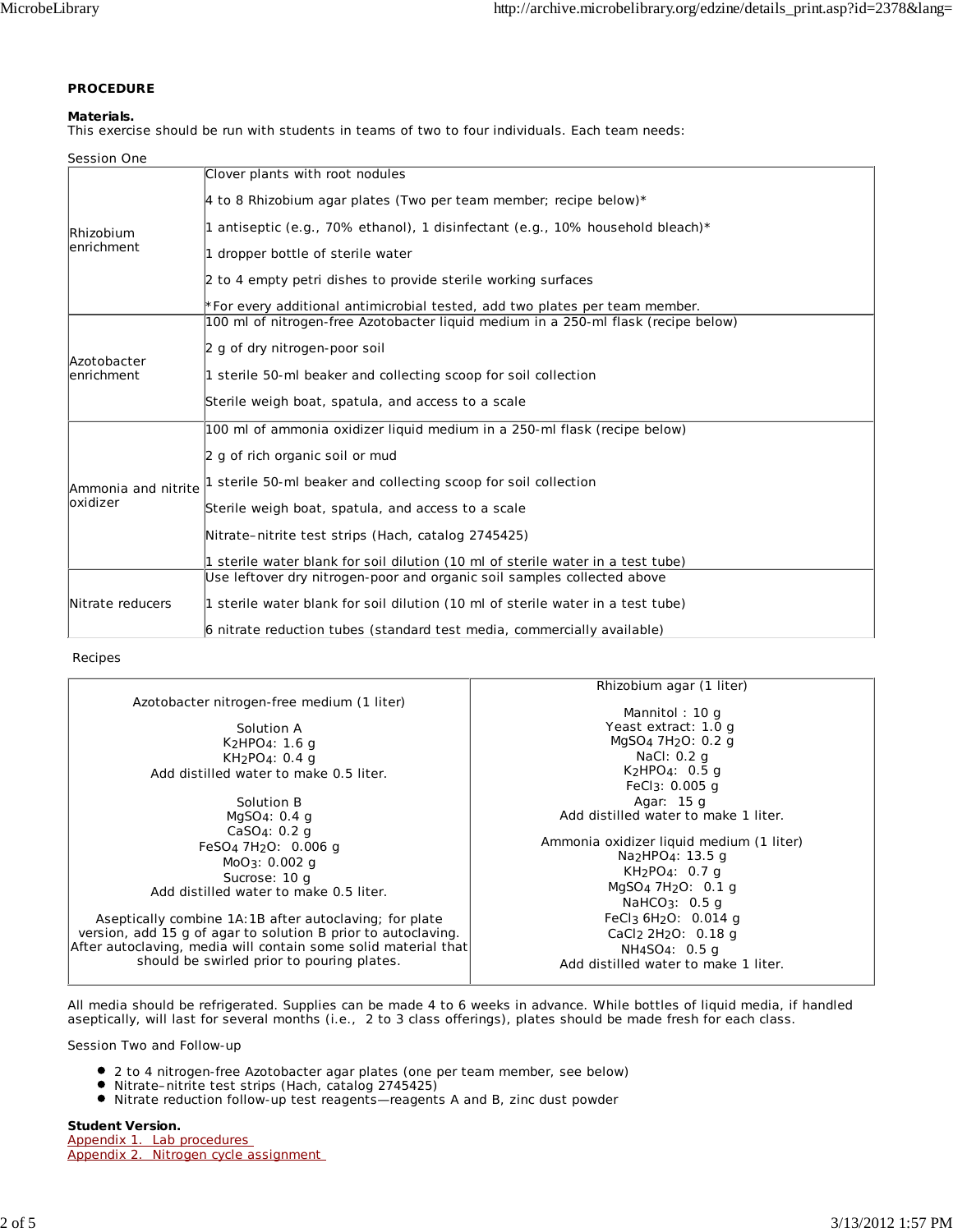#### Appendix 3. Nitrogen cycle worksheet

#### **Instructor Version.**

This class lab extends over two sessions that are separated by a 1-week enrichment period, plus a short follow-up 1 to 2 weeks later (qualitative plate evaluation and nitrate–nitrite testing, estimated time 15 minutes). If students have not been exposed to metabolism concepts such as electron donor versus electron acceptor, lithotrophy versus organotrophy, and aerobic versus anaerobic, additional lecture time should be developed to adequately introduce these topics.

#### Session One

In session one, students are provided with an extensive prelab lecture about the nitrogen cycle, emphasizing nitrogen fixation, lithotrophic transformations (ammonia oxidation and nitrite oxidation), nitrate reduction, and an overview of how they will be addressing each part of the cycle via enrichment methods in this lab unit. Key nitrogen-fixing prokaryotes that are comparatively described include *Azotobacter, Anabaena*, methanogenic archaea, anoxygenic phototrophs, and plant endosymbionts (*Rhizobium* and *Frankia*). Lithotrophic bacteria that are described include *Nitrosomonas* (ammonia oxidizer) and *Nitrobacter* (nitrite oxidizer). Anaerobic nitrate reducers that are described include *Pseudomonas* (typically involved in denitrification to nitrogen gas) and enteric proteobacteria (typically involved in nitrate reduction to nitrite, ammonia, or amino groups). Lecture materials have not been provided in this presentation as all information and images can be readily derived from the course text (5).

Following lecture, student teams typically have about 75 minutes to complete what looks like a daunting setup. In fact, *Azotobacter*, ammonia oxidizers, and nitrate reduction setup time typically requires less than 15 minutes; I recommend teams complete these procedures first, allowing them to warm up for the more difficult and meticulous *Rhizobium* procedures. After doing these procedures for many years, I have found specific places on campus that provide either dry, nitrogen-poor soils or moist, organic soil. The former is used to inoculate both the *Azotobacter* enrichment flask and half the nitrate reduction tubes. The latter is used to inoculate both the ammonia oxidizer flask and the other half of the nitrate reduction tubes. For nitrogen-poor soils, instructors should search for areas that are typically dry, contain light-colored coarse or sandy soil, and lack substantial vegetation or organic debris (e.g., leaf litter); on my campus, I target areas around physically impacted loading or parking areas that are dry as a result of high trees or building cover (Fig. 2). For organic soil, instructors should search for areas that are typically moist, contain dark soil, support extensive vegetation, and clearly receive regular organic debris (e.g., leaf litter); on my campus, I target muddy areas around a man-made pond that is surrounded by an extensive array of low deciduous trees and shrubs (Fig. 3).

To collect soil samples as aseptically as possible, student teams are provided with a sterile collecting scoop and a 50-ml beaker. It is recommended that they obtain the equivalent of 25 ml of material in each case. For current labs, student teams inoculate soil samples within 30 minutes of collection. If instructors want or need to perform soil collections in advance of the lab, soil samples can be refrigerated a few days in advance of inoculation (I personally have not used samples older than 2 days for these labs). Teams also measure the starting concentrations of nitrate and nitrite in the ammonia flask following inoculation using rapid colorimetric strip tests. After 2 weeks, they will carry out this test again and, if their inoculum contained ammonia or nitrite oxidizers, they will see an increase in nitrite and nitrate products, respectively. Figures 1 through 4 show setup samples and procedures for *Rhizobium*, *Azotobacter*, aerobic lithotrophs, and nitrate reducers, respectively. All enrichments are incubated on the benchtop at room temperature (22 to 25°C).

- Fig. 1. Nitrogen-fixer enrichment, *Rhizobium*
- Fig. 2. Nitrogen-fixer enrichment, *Azotobacter*
- Fig. 3. Lithotrophic nitrogen transformations, ammonia oxidizers
- Fig. 4. Anaerobic nitrate reduction

To isolate *Rhizobium*, instructors will need a clover plant with intact roots and root nodules. I obtain these either from my yard, from colleagues, or from areas on or near campus. To date, I have never had a problem finding plants with visible root nodules, regardless of location. If instructors need to dig up plants a few days before lab, they should keep the plants in soil and hydrated. In class, students will have to find and dissect root nodules from, in the case of our area, hard-pack clay soil. I have found that this task is made easier if the clover roots are placed in a large plastic tub that is half-full of water an hour before the lab. Instructors who do not have easy access to clover may want to develop their own growing system; cuttings and seeds are available through Carolina Biological Supply and seeds are readily available through a variety of online sources (e.g., Outsidepride.com and Main Street Seed and Supply Company).

Many students will be surprised at how small the nodules are, and some will have a difficult time properly identifying them; thus, instructors should make some effort to monitor teams during their initial selection. My student teams are required to remove two root nodules, one destined for antiseptic treatment and the other for disinfectant treatment. After cutting nodules from the root, they macroscopically clean all major soil from their surfaces using tap water, and then surface disinfect in either 70% ethanol or 10% household bleach. Although I used to encourage student teams to compare a wider array of antimicrobial treatments, I cut treatments down because *Rhizobium* medium is somewhat labor-intensive to make. Instructors who want to include a broader array of antimicrobial treatments should be aware that iodine readily penetrates the nodules and will likely kill most or all *Rhizobium* endosymbionts, an interesting result in and of itself. After treating the cleaned nodules in respective antimicrobial compounds, students aseptically transfer the nodules to drops of sterile water. Using forceps, they crush each nodule until the water suspension is milky, and then use this material to streak *Rhizobium* plates. At room temperature, these plates should develop growth in 1 week.

#### Session Two

After 1 week, teams spend an entire session completing nearly all subprojects. For *Azotobacter*, each student prepares two streak plates from enrichment flasks using nitrogen-free media agar plates. To date, I have never had any team fail to retrieve *Azotobacter* colonies, which appear as clear teardrops in 1 to 2 weeks (Fig. 2). For clover nodule preparations, teams examine streak plates to determine whether they have isolated *Rhizobium* and compare diversity levels following treatment with disinfectant versus antiseptic. To date, I have never had any team fail to retrieve *Rhizobium* colonies, which appear as large, viscous, opaque, white to ivory colonies (Fig. 1). Typically, plates derived from disinfectant-sterilized nodules are more pure and homogeneous than those derived from antiseptic-sterilized nodules. Owing to the fact that *Rhizobium* medium contains fixed nitrogen and sugar, retrieved colonies can, in fact, be highly diverse, including fungi and *Streptomyces*. Additional simple and rapid tests student teams could perform on their isolates include microscopic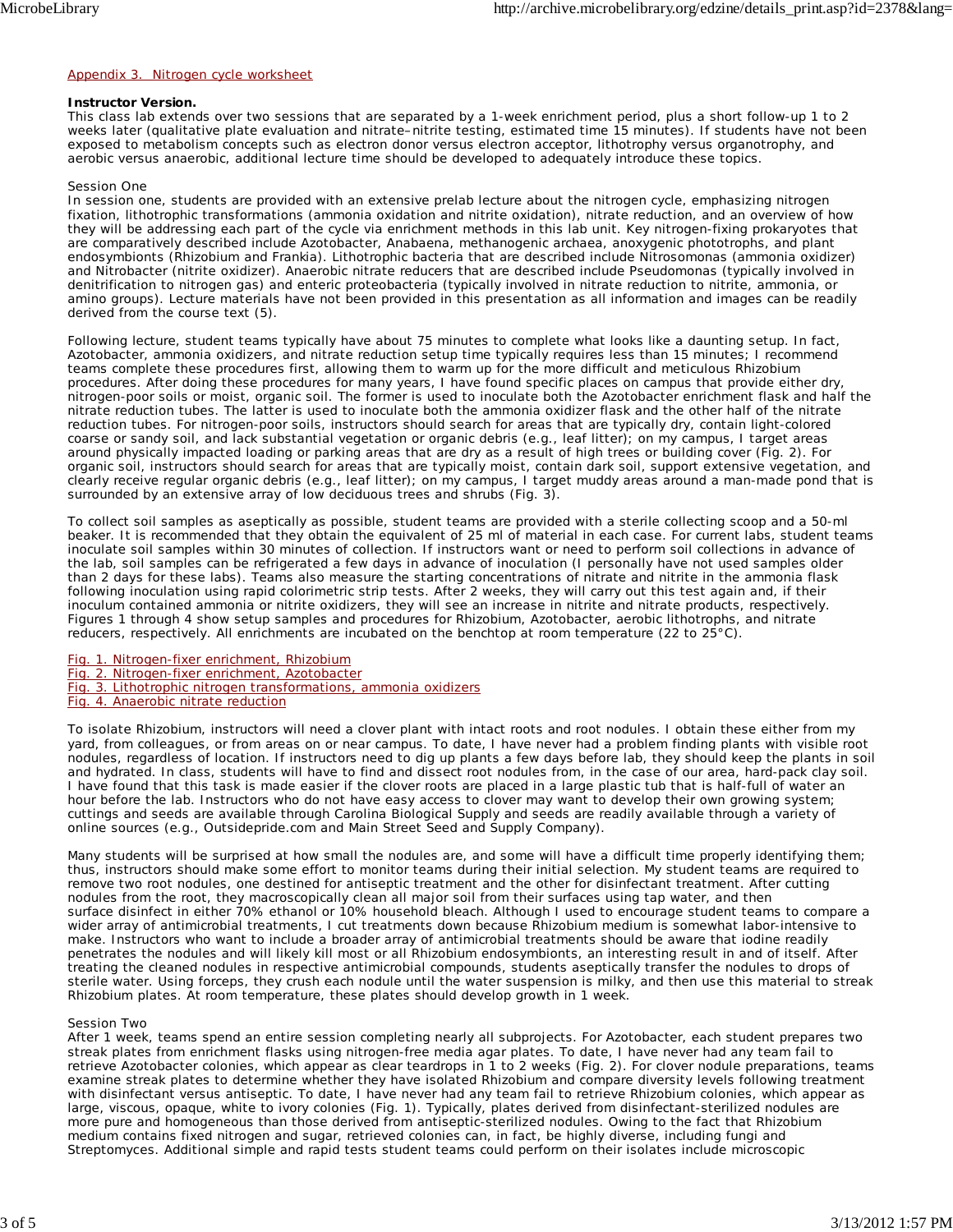examination with Gram and/or capsule staining: both *Azotobacter* and *Rhizobium* are gram-negative rods and should, on respective media, express prominent capsules. Additional longer tests are mentioned in the Supplementary Materials section.

Teams should also carefully evaluate nitrate reduction tubes, observing for denitrification (bubble in the Durham tube) and testing for nitrite and/or ammonia and amino groups. While some teams detect both transformations, others observe only one of the possibilities (Fig. 4). In general, teams who observe two products are often perplexed as to how more than one reaction could have occurred, having forgotten they are testing a population—not a single, pure isolate. Given variable results, including standard control microbes is something instructors may want to consider; such procedures are readily described in most standard lab manuals (e.g., 6).

Although it is possible for teams to assess nitrate and nitrite production in the lithotroph or ammonia flask, it is preferable to continue this enrichment for at least another week (Fig. 3). Even with this extension, however, I have had entire classes fail to observe ammonia or nitrite oxidizers; odds increase if the enrichment proceeds 4 or more weeks, with heavy aeration. It should therefore be emphasized, both to instructors and students, that retrieving lithotrophs is challenging, owing to the low energetic yield of these reactions. Suffice it to say, developing pure cultures from enrichment flasks is even more difficult and time consuming. As an important supplement for this subproject, teams use their texts to research two more sensitive and rapid metabolic assays for ammonia and nitrite oxidizers: radioisotope uptake and microelectrodes.

#### **Safety and Handling Issues.**

Soil samples may contain unknown pathogens, including fecal enterics, fungi, and *Pseudomonas*. Consequently, students are required to wear gloves (we use nonlatex given allergy issues) and clean hands immediately while handling soil and root nodules. Several chemicals used in this exercise are also moderately toxic. Instructors should carefully research and present these issues with respect to selected antiseptics and disinfectants. Nitrate reagents A and B both contain hazardous ingredients (sulfanilic acid, glacial acetic acid, and N-N-dimethyl-l-naphthylamine) that should not contact skin or be inhaled in significant quantities. Both reagents are provided in 50-ml dropper bottles and gloves are used when adding 5 to10 drops per nitrate reduction tube. Given small volumes and the lack of hood requirements in any safety literature about these compounds, however, students work with these reagents on open benchtops. Safety glasses and lab coats should be worn when working with these reagents.

#### **ML Safety Statement regarding Environmental Isolates**

The Curriculum Resources Committee recognizes that isolated organisms can be a powerful learning tool as well as a potential biological hazard. We strongly recommend that:

- · Environmental enrichment laboratories should only be performed in classes in which students have been trained to work at a BSL2.
- · Direct environmental samples (eg. soil, water) which are known to contain infectious organisms should be handled according to the biosafety level of that infectious agent.
- · Cultures of enriched microorganisms, derived from environmental samples, should be handled using Biosafety Level 2 precautions.
- · Mixed, enriched or pure cultures of microorganisms from environmental samples with a significant probability of containing infectious agents should be manipulated in a biosafety cabinet if available.
- · Where possible, media used for the enrichment of environmental isolates should contain an appropriate anti-fungal agent.
- Instructors should be aware if they are teaching in regions with endemic fungi capable of causing systemic infections, and should avoid environmental isolations.

#### **ASSESSMENT and OUTCOMES**

#### **Suggestions for Assessment.**

Each team turns in completed copies of the Nitrogen Cycle Lab Analysis worksheet (30 points). Additionally, 15% of the lab midterm exam (15 out of 100 total points) covers this lab exercise. The combined value of this lab unit is 15% of the lab assignment grade (45 out of 300 total points).

#### **Field Testing.**

Since being developed in 1997, approximately 160 junior- or senior-level undergraduate biology majors have completed this curriculum. Most students (50 to 60%) were pursuing careers in the health sciences. The remaining students sought careers in secondary education and research (academic, government, or biotechnology).

**Student Data.** We have completed assessment of lab curricula in General Microbiology, which serves a maximum of 16 students per term. Thirty-eight students rated this curriculum on a 10-point scale in fall 2003, spring 2004, and fall 2005, as summarized in the table below.

| Please rate the statement: This lab | Average rating |
|-------------------------------------|----------------|
|                                     |                |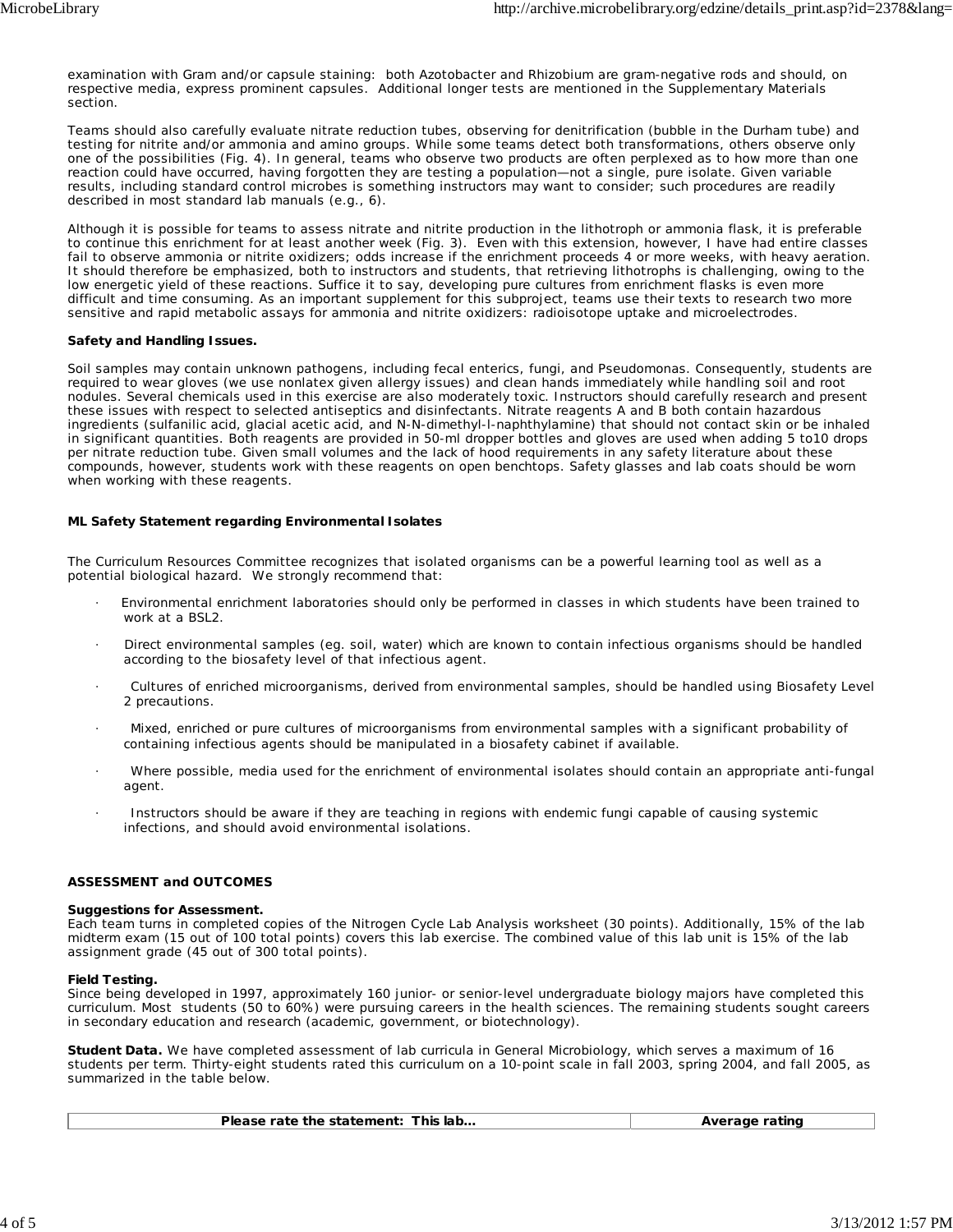| Made connections beyond microbiology         | 7.7 |
|----------------------------------------------|-----|
| Improved my awareness of microbial diversity | 8.7 |
| Enhanced my interest in scientific research  | 7.9 |
| Exposed me to new technology                 | 7.6 |
| Enhanced my organizational skills            | 7.6 |
| Enhanced my writing skills                   | 6.9 |
| My overall rating of this lab is             | 8.6 |

#### **SUPPLEMENTARY MATERIALS**

#### **Possible Modification.**

Given that the nitrogen fixation components of this exercise are most amenable to extension, I have described several follow-up activities for *Rhizobium* and *Azotobacter*. Although I have facilitated most of these in a teaching lab setting, I have less experience with the acetylene reduction assay for nitrogenase, having only done this experiment as part of an advanced graduate course lab. Unfortunately, the low energetics of ammonia and nitrite oxidizers make recommending additional subculture or identification extensions extremely difficult; moreover, none of these isolates are readily available through commercial vendors. Including any of the following confirmatory tests using pure culture isolates would raise the challenge level of this exercise.

#### Modifications for *Rhizobium*

*Rhizobium* extensions include the following:

(i) adding a microscopy component in which students comparatively view bacteroids from nodule crushes versus free-living *Rhizobium* from final plates;

(ii) comparing *Rhizobium* colonies on high versus low sugar plates to observe how the environment influences phenotype and gene expression (with connections to medically-relevant microbes that use capsule virulence factors, like *Streptococcus*); (iii) infecting naïve clover seedlings with *Rhizobium* isolates (alongside negative controls) to observe for growth differences and nodule formation; and

(iv) performing plasmid isolations on *Rhizobium* isolates, given that nodulation and nitrogen fixation genes reside on Sym plasmids; class isolates can be compared using restriction enzyme-based fingerprinting and gel electrophoresis methods.

#### Modifications for *Azotobacter*

If equipment and expertise is available, performing an acetylene reduction assay for nitrogenase is a fantastic supplement to this enrichment; unfortunately, this procedure requires expensive supplies and equipment, the most complicated of which is a gas chromatograph. Adventuresome instructors can easily locate a variety of resources on this procedure, including the Manual of Environmental Microbiology (4). Alternatively, students can perform additional phenotypic determination using an array of different media-based tests and microscopy to better identify their isolates. Instructors should consult the Bergey's Manual (3) for ideas about useful tests.

#### **Acknowledgments.**

Some nitrogen compound assessment supplies were supported by an National Science Foundation Microbial Observatories/Research at Undergraduate Institute grant (NSF-MO/RUI 0237167). I wish to thank Drs. Jim Staley and John Leigh for introducing me to *Rhizobium* and *Azotobacter* techniques when I was a graduate student in their microbiology ecology course at the University of Washington from 1989 to 1990.

#### **References.**

- **Boomer, S. M., and K. L. Shipley.** 2005. A laboratory class exploring and classifying anoxygenic phototrophic 1. bacteria using culture-based approaches, microscopy, and pigment analysis. Microbe Library. [Online.] http://archive.microbelibrary.org.
- 2. **Brock, T. D. (ed.).** 1961. Milestones in microbiology, 1st ed. Prentice Hall Inc., Englewood Cliffs, N.J.
- **Holt, J. G. (ed.).** 1977. The shorter Bergey's manual of determinative bacteriology, 8th ed. Williams & Wilkins 3. Company, Baltimore, Md.
- 4. Hurst, C. J., R. L. Crawford, G. R. Knudson, M. J. McInerney, and L. D. Stetzenbach (ed.). 2002. Manual of environmental microbiology, 2nd ed. ASM Press, Washington, D.C.
- **Madigan, M. T., J. M. Martinko, and J. Parker.** 2003. Brock biology of microorganisms, 10th ed. Prentice Hall Inc., 5. Upper Saddle River, N.J.
- **Wistreich, G. A.** 2002. Microbiology laboratory fundamentals and applications, 2nd ed. Prentice Hall Inc., Upper 6. Saddle River, N.J.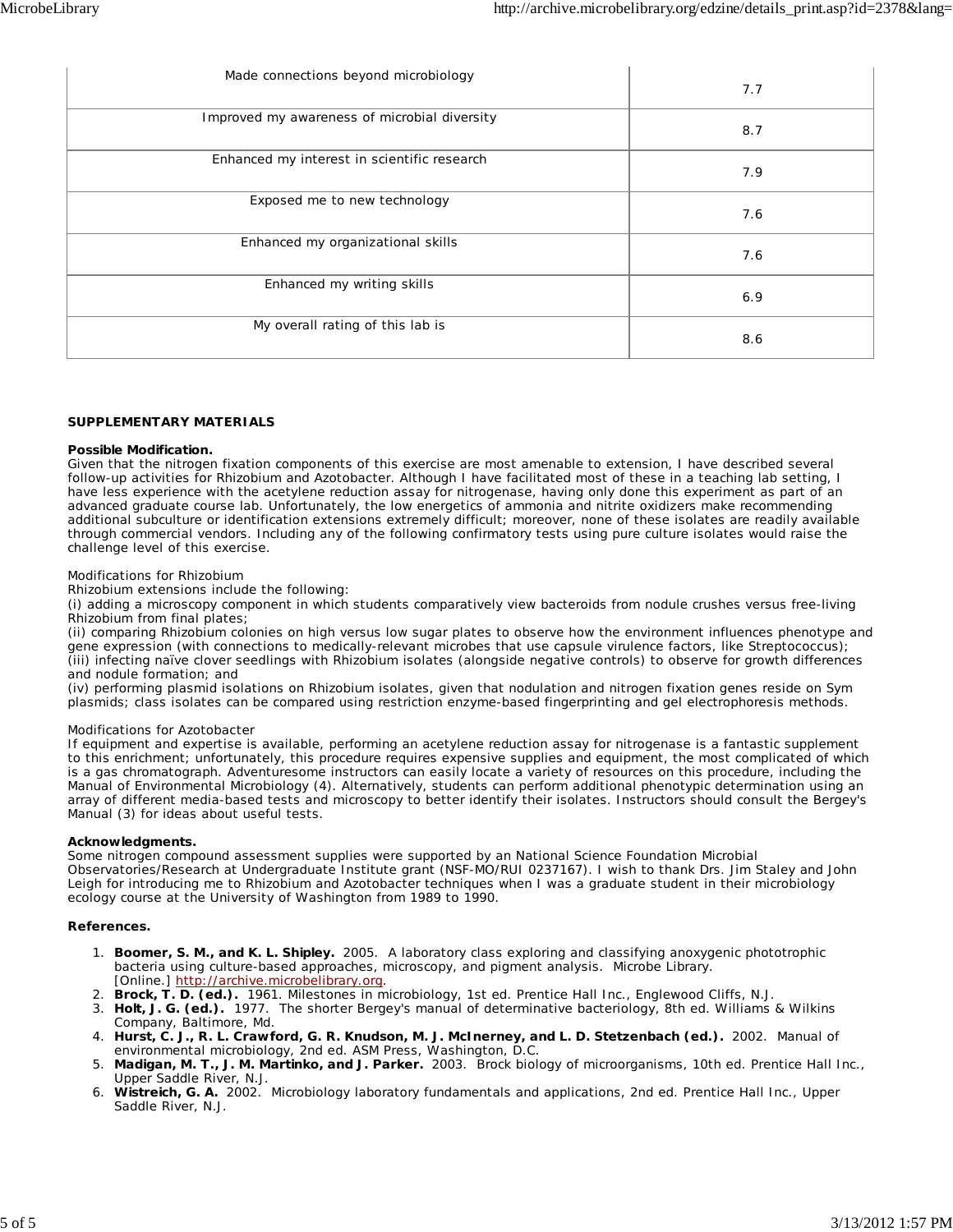# **APPENDIX 1. Lab Protocol, All Sessions**

# **Introduction to Nitrogen Cycling Bacteria**

In this exercise, you will enrich for and characterize bacteria involved in the nitrogen cycle. The following transformations will be emphasized: (i) nitrogen fixation (nitrogen gas to ammonia), (ii) ammonia oxidation (ammonia to nitrite), (iii) nitrite oxidation (nitrite to nitrate), (iv) nitrate reduction to nitrogen gas (denitrification), and (v) nitrate reduction to fixed nitrogen compounds like nitrite, ammonia, and amino groups. Of these, the first four are carried out exclusively by prokaryotes and impact agriculture and waste management. Although nitrate reduction to fixed nitrogen compounds is carried out by many living organisms, nitrate reduction provides a valuable identification test for some pathogens. Microbes that carry out nitrogen fixation, a process that relies on oxygen-intolerant nitrogenase, have each evolved specific strategies for excluding oxygen, including living in anoxic habitats (e.g., methanogens and many anoxygenic phototrophs), differentiating into heterocysts (e.g., cyanobacteria like *Anabaena*), expressing oxygen-binding proteins like leghemoglobin (e.g., *Rhizobium* in concert with legumes), and metabolically reducing oxygen at extremely high rates (e.g., *Azotobacter*). As you work with all of the following enrichments, it is important to understand what features of the media and/or growth conditions have been designed to enrich for each microbe. Lastly, you will research two additional advanced methods, radioisotope uptake approaches and microelectrodes, both of which represent metabolic assays that can be applied to natural populations, bypassing culture and enrichment set up.

# **ACTIVITIES - SESSION ONE AND FOLLOW-UP**

# *Azotobacter* **Inoculation and Enrichment**

Using a collecting scoop and sterile beaker, obtain 25 ml of nitrogen-poor soil where directed. Using sterile weigh boats and spatulas, weigh 1 g of nitrogen-poor soil on the class scale. Aseptically add 1 g of soil to 100 ml of *Azotobacter* broth and incubate loosely covered at room temperature. After 1 to 2 weeks, each person streaks two *Azotobacter* plates using top flask material (do not swirl!). The goal will be to streak for the isolation of colonies, so remember to use the proper pattern! Incubate at room temperature for 1 to 2 weeks before looking for slimy, translucent, teardrop colonies.

|                                                                             | Azotobacter nitrogen-free medium                                                                                                                                    |                                                                                                                                                                                      |
|-----------------------------------------------------------------------------|---------------------------------------------------------------------------------------------------------------------------------------------------------------------|--------------------------------------------------------------------------------------------------------------------------------------------------------------------------------------|
| Solution A<br>$K_2HPO_4$ : 1.6 g<br>KH <sub>2</sub> PO <sub>4</sub> : 0.4 g | Solution B<br>MqSO <sub>4</sub> : 0.4 g<br>CaSO <sub>4</sub> : 0.2 g<br>FeSO <sub>4</sub> 7H <sub>2</sub> O: 0.006 g<br>MoO <sub>3</sub> : 0.002 g<br>Sucrose: 10 g | Prepared as liquid or agar (15 to 20 g/liter) plates.<br>Combine 1A:1B after autoclaving. This high sugar<br>enrichment medium enhances capsule<br>production, an Azotobacter trait. |

# *Rhizobium* **Inoculation and Enrichment**

Remove and clean two root nodules using tap water; when finished, place in a sterile petri dish. Sterilize one nodule in disinfectant (10% bleach), and the other in antiseptic (70% ethanol) by soaking for 2 minutes. Move each nodule to one drop of sterile water in a sterile petri lid and crush the nodule using a sterilized forceps. Streak loopfuls of each crushed *Rhizobium* preparation onto two *Rhizobium*  plates. The goal will be to streak for the isolation of colonies so remember to use proper pattern! Incubate at room temperature for 1 to 2 weeks before looking for slimy *Rhizobium* colonies.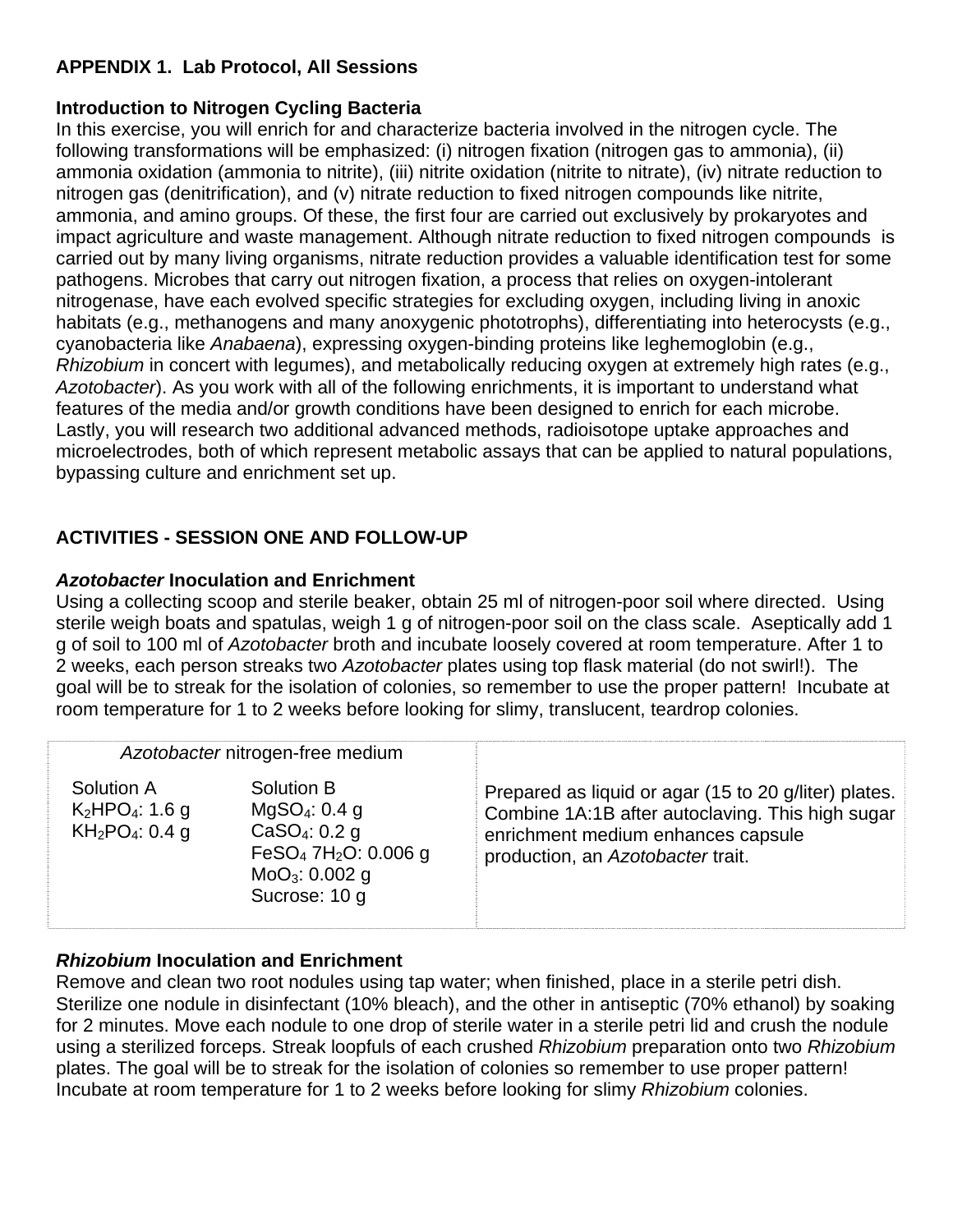| Rhizobium medium<br>Mannitol: 10 g<br>Yeast extract: 1.0 g<br>$MgSO_4$ 7H <sub>2</sub> O: 0.2 g<br>NaCl: 0.2 g<br>$K_2HPO_4$ : 0.5 g<br>FeC $I_3$ : 0.005 g | Prepared as agar plates (15 to 20 g/liter). This high<br>sugar enrichment medium is designed to enhance<br>capsule production, a Rhizobium trait. |
|-------------------------------------------------------------------------------------------------------------------------------------------------------------|---------------------------------------------------------------------------------------------------------------------------------------------------|
|-------------------------------------------------------------------------------------------------------------------------------------------------------------|---------------------------------------------------------------------------------------------------------------------------------------------------|

# **Nitrification Inoculation and Enrichment**

Using a collecting scoop and sterile beaker, obtain 25 ml of moist organic soil or mud where directed. Using sterile weigh boats and spatulas, weigh 1 g of nitrogen-poor soil on the class scale. Aseptically add 1 g of soil to 100 ml 10 ml water dilution blank.

Add 1 ml of dilution to 100 ml of ammonia oxidizer broth in a flask and perform the nitrate-nitrite test. During the 2 to 4 weeks of incubation, make sure flasks are well-aerated at room temperature. After incubation, observe cultures for increased cloudiness and perform the nitrate-nitrite test.

| Ammonia oxidizer liquid medium<br>Na <sub>2</sub> HPO <sub>4</sub> : 13.5 g<br>$KH_2PO_4$ : 0.7 g<br>$MgSO_4$ 7H <sub>2</sub> O: 0.1 g<br>NaHCO <sub>3</sub> : $0.5$ g<br>FeCl <sub>3</sub> 6H <sub>2</sub> O: 0.014 g<br>CaCl <sub>2</sub> 2H <sub>2</sub> O: 0.18 g<br>$NH_4SO_4$ : 0.5 g | Prepared as a 1 liter liquid stock bottle. Care should<br>be taken to use distilled water as tap water can<br>contain fixed nitrogen compounds. |
|---------------------------------------------------------------------------------------------------------------------------------------------------------------------------------------------------------------------------------------------------------------------------------------------|-------------------------------------------------------------------------------------------------------------------------------------------------|
|---------------------------------------------------------------------------------------------------------------------------------------------------------------------------------------------------------------------------------------------------------------------------------------------|-------------------------------------------------------------------------------------------------------------------------------------------------|

### **Nitrate Reduction Inoculation and Enrichment**

Obtain four nitrate reduction tubes. LABEL them carefully, according to the following directions: Two tubes should each be inoculated with 1 ml of organic soil dilution (prepared in the Nitrification section)

Two tubes should each be inoculated with 1 ml of nitrogen-poor soil dilution; prepare by adding 1 g of nitrogen-poor soil to 10 ml of sterile water.

After 1 week at room temperature, complete all portions of the nitrate reduction test (directions below).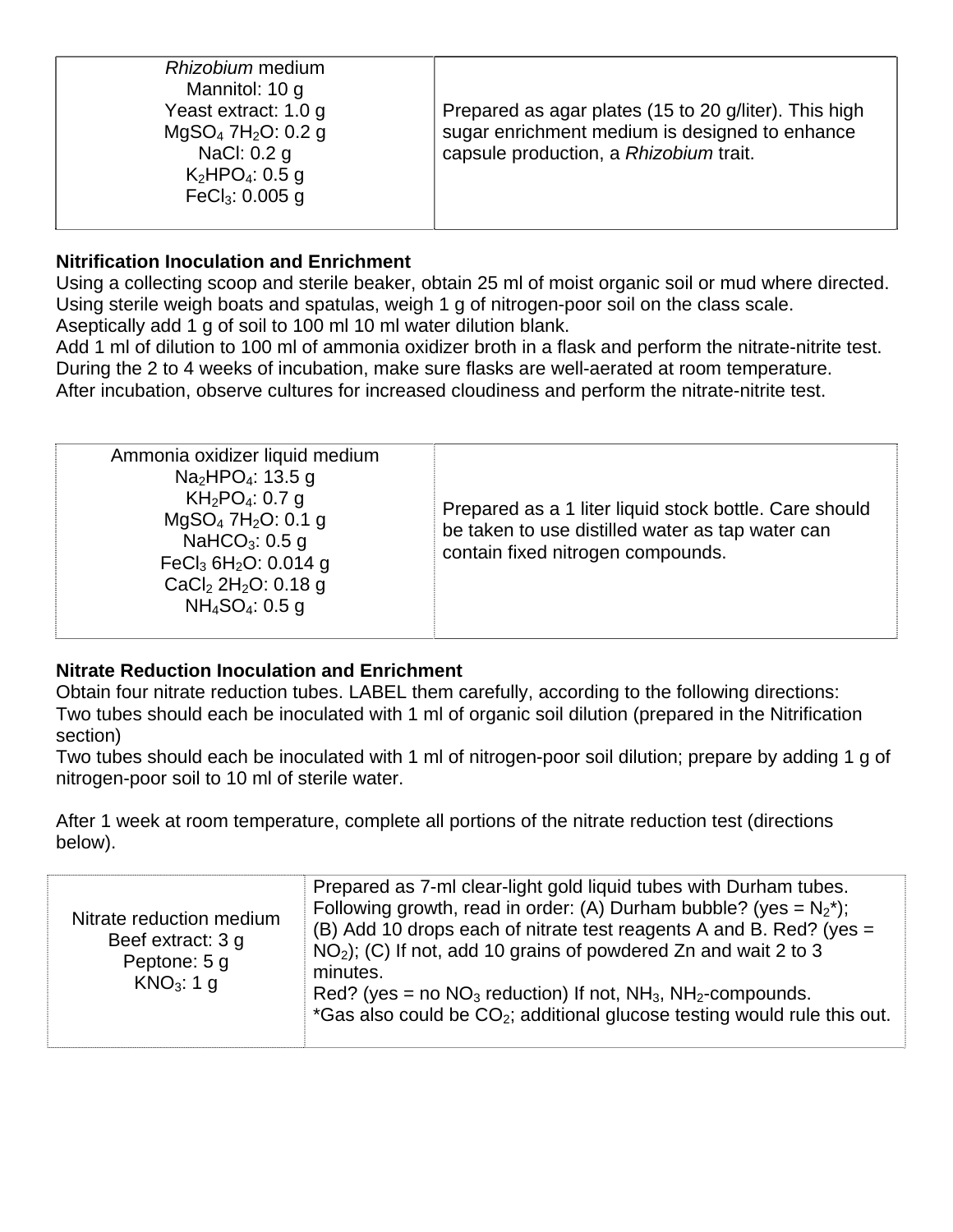# **APPENDIX 2. Team Worksheet - Nitrogen Cycle Lab Analysis**

Names:

# *Azotobacter* **Subproject**

1. Is the *Azotobacter* medium selective and, if so, how? Is it differential and, if so, how? Did you retrieve *Azotobacter*? How do you know?

2. Based on your understanding of the acetylene reduction assay for nitrogenase, would your *Azotobacter* isolates, as they exist on the final plate, be positive? Explain.

### *Rhizobium* **Subproject**

3. Is the *Rhizobium* medium selective and, if so, how? Is it differential and, if so, how? Did you retrieve *Rhizobium*? How do you know?

4. Describe, discuss, and compare surface sterilization results in terms of your observed plate data.

5. Based on your understanding of the acetylene reduction assay for nitrogenase, would your *Rhizobium* isolates, as they exist on the final plate, be positive? Explain why or why not.

# **Lithotroph Subproject**

6. Record your ammonia oxidation flask nitrate and nitrite test results before and after enrichment. Did you observe evidence for lithotrophic oxidation and, if so, which reactions?

7. Microbiologists can also use two more expensive metabolic assays for detecting microbial activities in natural environments: microelectrodes and radioisotope uptake. Using your text, describe how you would use these two different approaches to test for ammonia oxidation and nitrite oxidation in a field setting. Your answers should name specific equipment and reagents you would use and test for and predict observed data, assuming each community was positive.

### **Nitrate Reduction Subproject**

8. Use the following table to record you nitrate reduction data.

|                 | Denitrification? | Reduction to nitrite? | Reduction to ammonia |
|-----------------|------------------|-----------------------|----------------------|
| Nitrogen-poor 1 |                  |                       |                      |
| Nitrogen-poor 2 |                  |                       |                      |
| Nitrogen-rich 1 |                  |                       |                      |
| Nitrogen-rich 2 |                  |                       |                      |

9. Did you notice any differences between the two soil types tested in terms of nitrate reduction? If so, speculate on why or why not.

### **Comprehensive Question**

10. For three of the terms below, explain how this process represents a portion of the nitrogen cycle covered by this exercise and name a specific bacterium that does it. Cross out the term we did not attempt to enrich for.

Aerobic chemolithotrophy Anaerobic chemolithotrophy Aerobic chemoorganotrophy Anaerobic chemoorganotrophy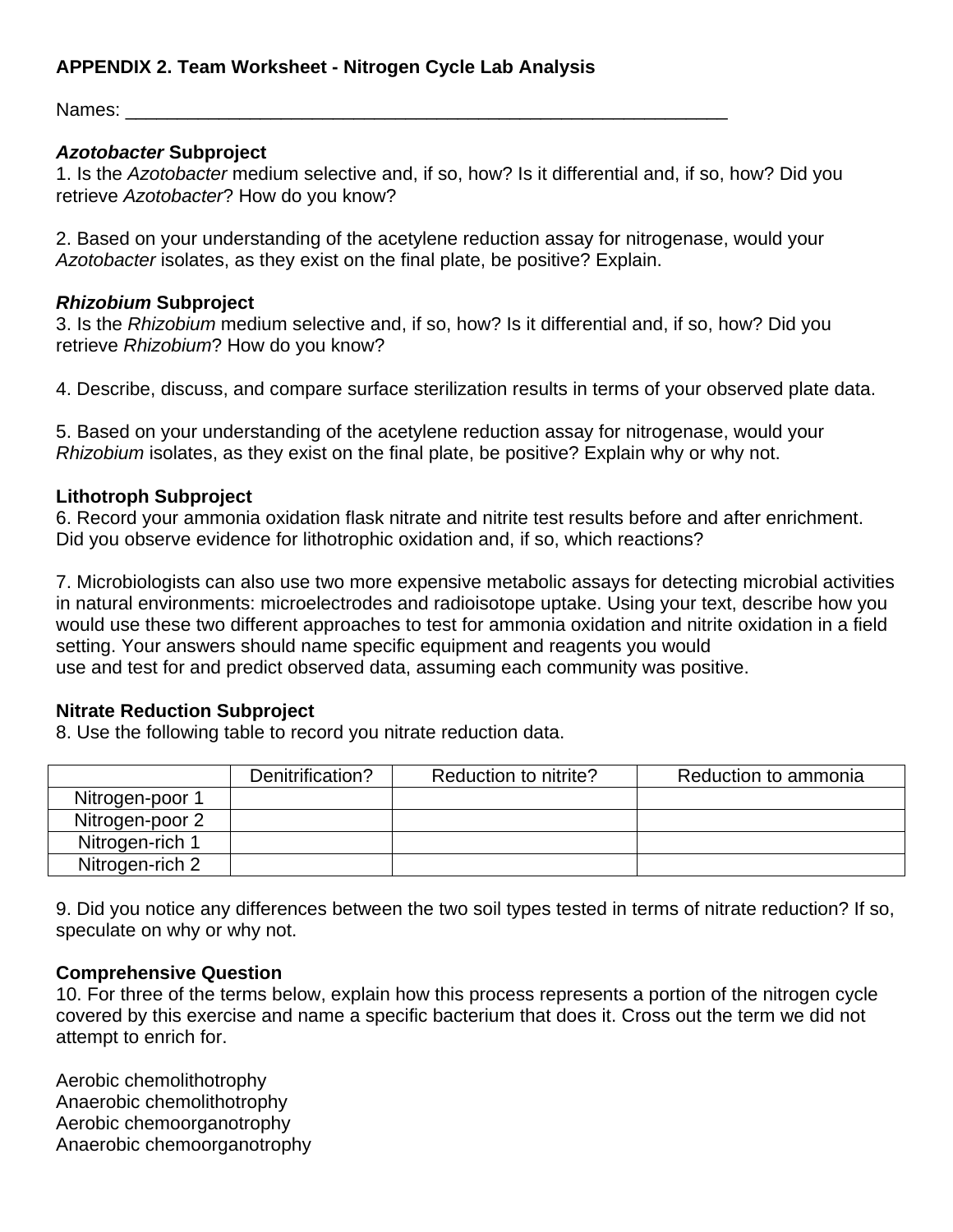# **APPENDIX 3. CONCEPT KEY Team Worksheet - Nitrogen Cycle Lab Analysis**

Only concept answers are provided; specific data questions vary and are not included in this key.

1. *Azotobacter* medium is selective because it contains no fixed nitrogen source. It is differential because sugar promotes capsule formation, a semidistinctive trait of *Azotobacter*. Teams should recognize these traits in justifying *Azotobacter* retrieval.

2. *Azotobacter* can fix nitrogen in the presence of oxygen and this medium lacks fixed nitrogen; plate isolates would be positive for nitrogenase and acetylene reduction.

3. *Rhizobium* medium is considered less selective than *Azotobacter* medium because it contains fixed nitrogen. It is differential for the same reason *Azotobacter* medium is differential. Teams should recognize these traits and the fact that they obtained their inoculum from the inside of sterile root nodules, theoretically sterile except for these endosymbionts.

5. Once *Rhizobium* leaves the plant, leghemoglobin is not made, nitrogenase is repressed, and nitrogen fixation does not occur. Isolates would be negative for nitrogenase and acetylene reduction.

# 7. Microelectrodes and Radioisotope uptake

Microelectrodes: teams should indicate that these tools are pH-meter-like tip sensors that are available to measure a variety of compounds. Thus, if they wanted to look for ammonia oxidizers in a mud sample, they could buy a tip for either ammonia or nitrite and probe the mud, looking for either ammonia depletion or nitrite formation, respectively.

Radioisotope uptake: teams should indicate that this assay method involves feeding radioactive compounds to a sample, washing away unincorporated "food" (usually by filtering to retain bacteria), and measuring filtered cells for radioactivity (i.e., they ate the food). For this assay, it is essential that a killed sample be run as a negative control to ensure that incorporation was via a biological process. Thus, if they wanted to look for nitrite oxidizers in a mud sample, they would remove two mud samples (one for live uptake, one to be heat killed), feed each sample radioactive nitrite, and filter. If the filtered live samplewas radioactive and not the negative control, they would predict that nitrite oxidizers were present.

### 10. Metabolism vocabulary question

Aerobic chemolithotrophy - ammonia (*Nitrosomonas*) and nitrite oxidizers (*Nitrobacter*).

Anaerobic chemolithotrophy - This term should be crossed out; there are such things in nature and I cover some examples in class lecture (e.g., some deep sea vent microbes).

Aerobic chemoorganotrophy - both nitrogen fixers (*Azotobacter* and *Rhizobium*).

Anaerobic chemoorganotrophy - nitrate reducers using this medium (e.g., *Pseudomonas*, denitrification; *Escherichia*, nitrate to nitrite).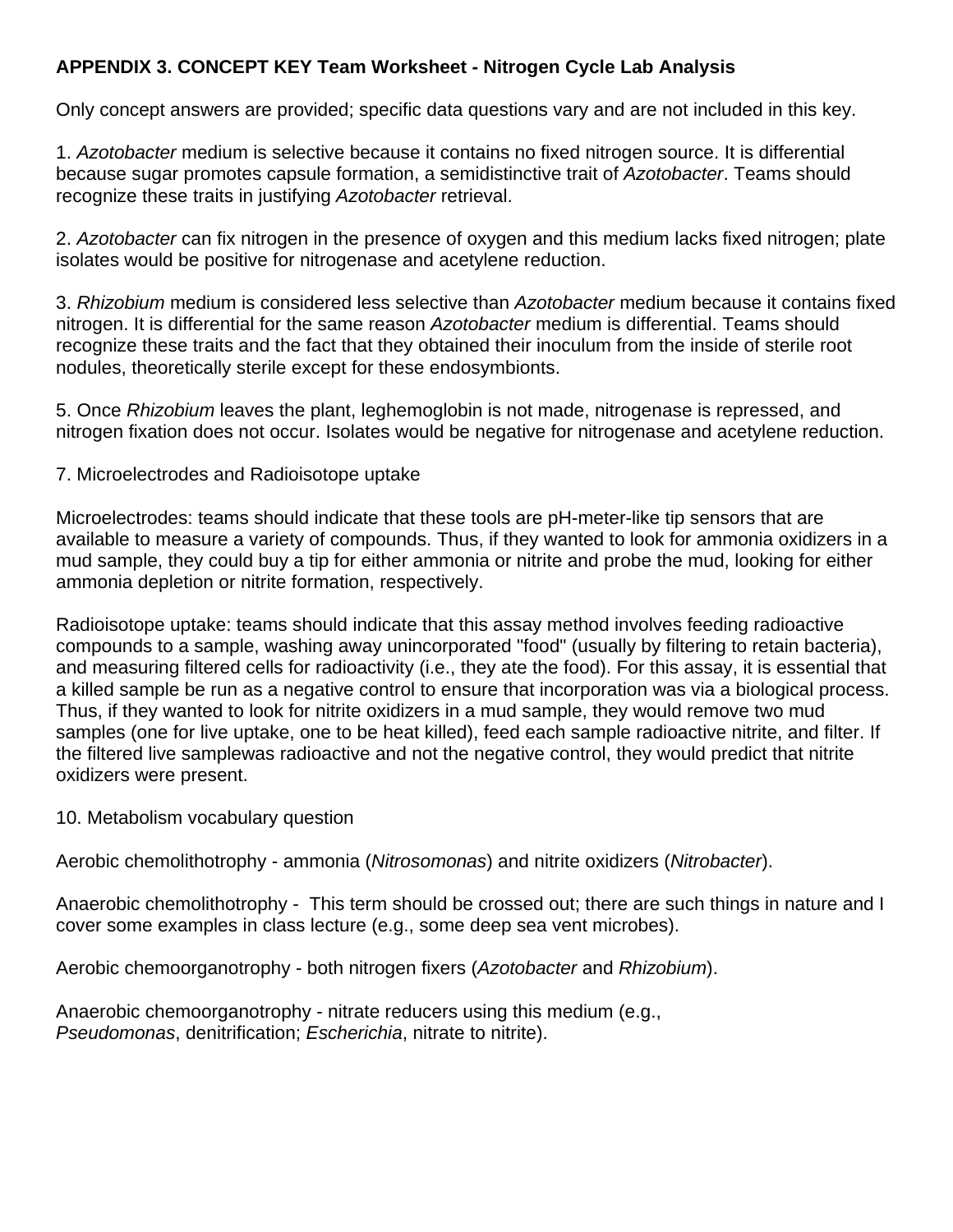









FIG. 1. Nitrogen-fixer enrichment, *Rhizobium*. (A) A clover sample before general cleaning. (B) Clover roots and nodules after general cleaning. (C) A crushed nodule in sterile water after antimicrobial treatment. (D) *Rhizobium* on a high sugar primary plate after surface treatment.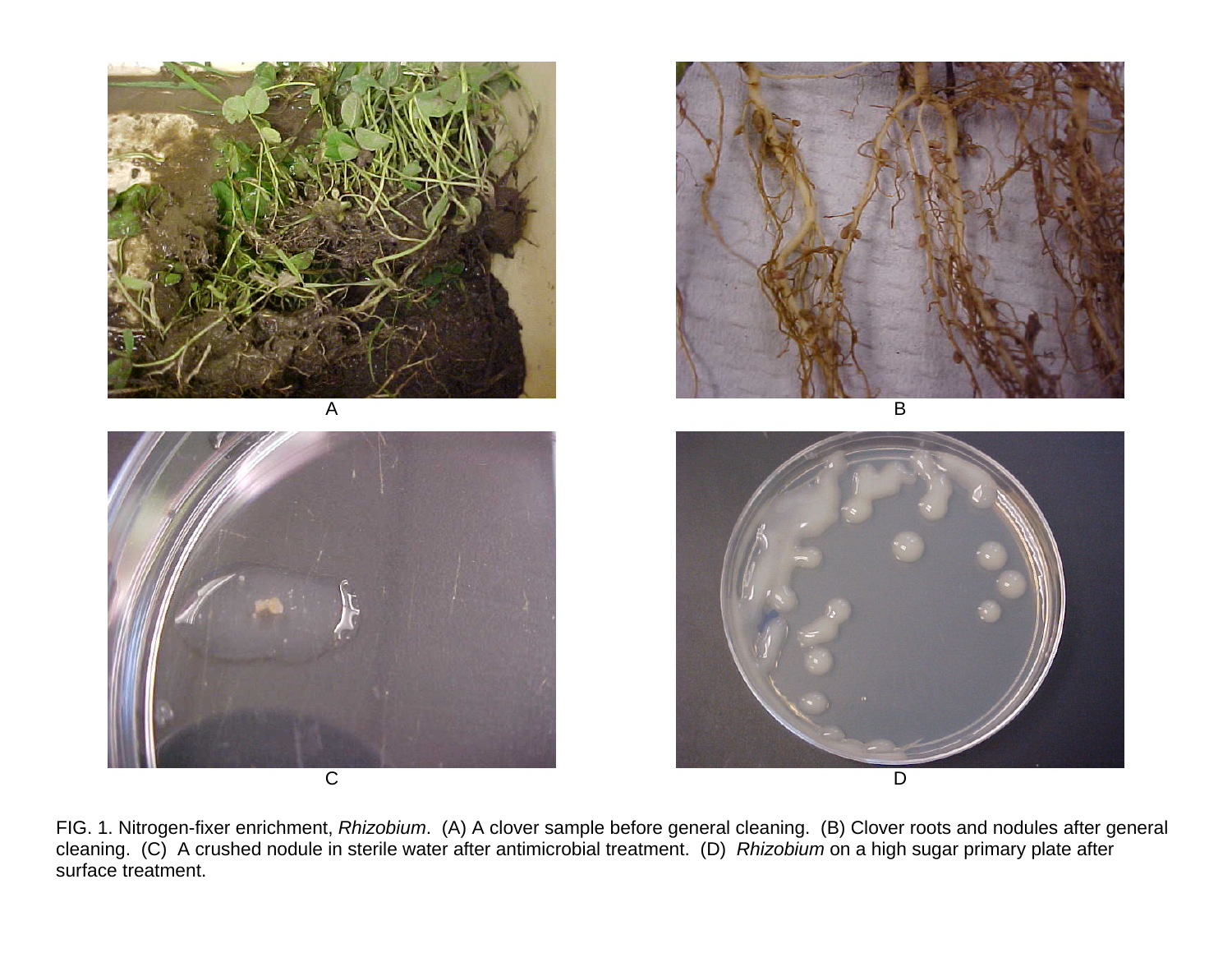





B



FIG. 2. Nitrogen-fixer enrichment, *Azotobacter.* (A) The soil sampling site is dry with few organics such as leaf litter. (B) Enrichment setup: soil, inoculated flask, nitrogen-free medium. (C) Primary enrichment flask after 2 weeks. (D) *Azotobacter* on a high sugar primary plate after flask enrichment.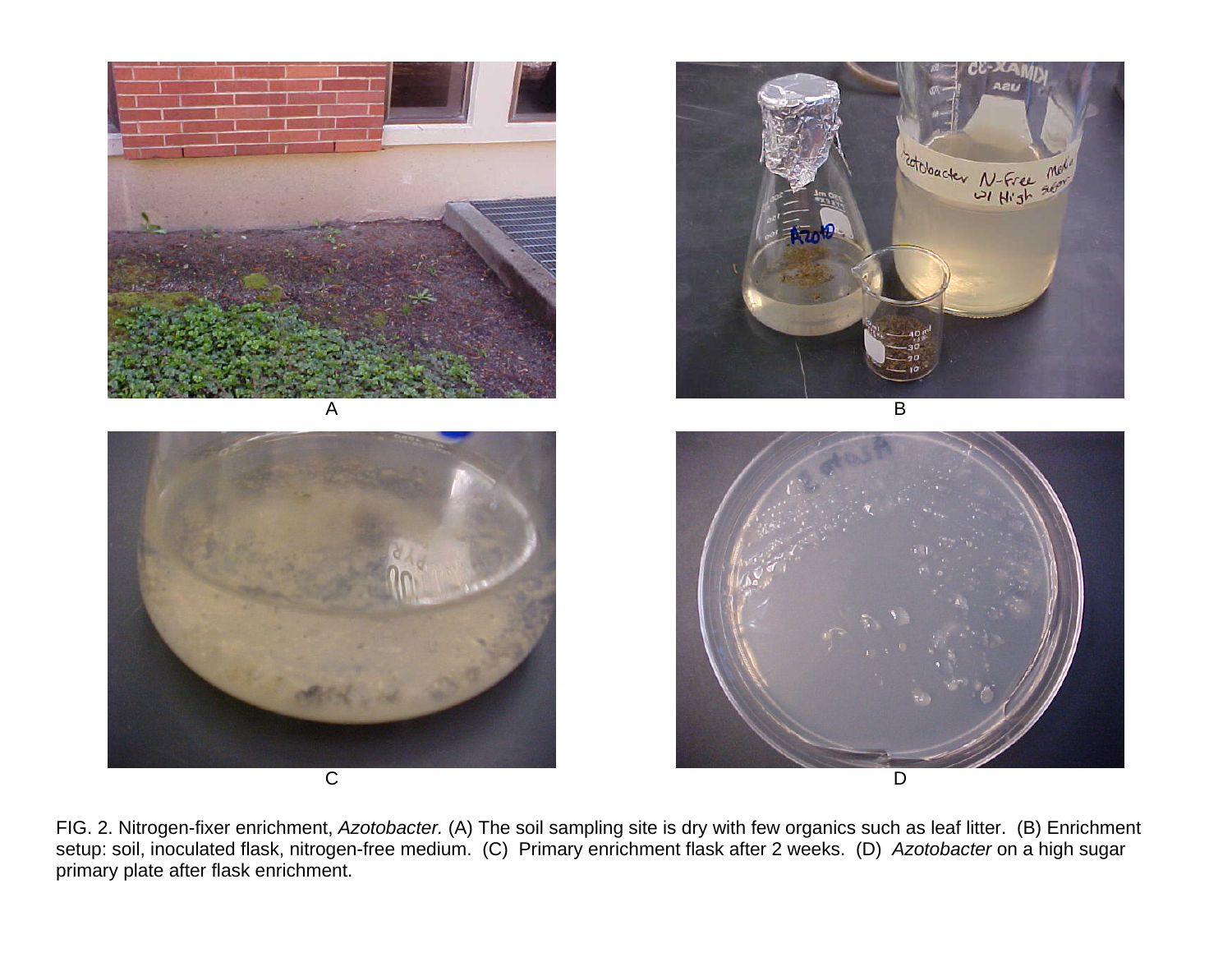







FIG. 3. Lithotrophic nitrogen transformations, ammonia oxidizers. (A) The soil sampling site is wet and contains high levels of organics such as leaf litter. (B) Enrichment setup: soil, inoculated flask, ammonia medium. (C) Primary enrichment flask after 2 weeks. (D) Nitrate (top) and nitrite (bottom) testing after 2 weeks.